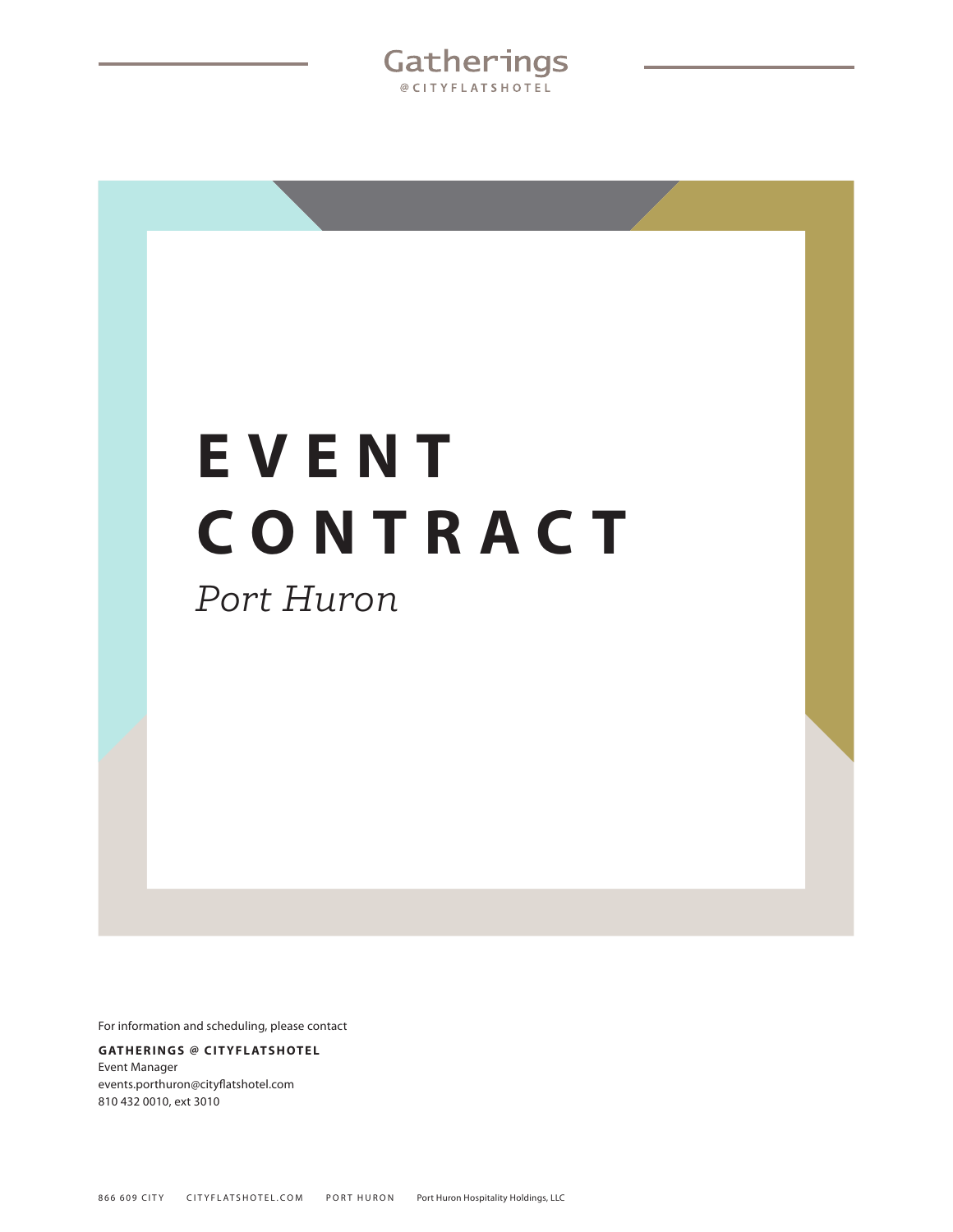

# **THE BALLROOM @ CITYFLATSHOTEL**

#### **800 MILITARY STREET**

#### **Weekday / Monday-Thursday** 7:00am-5:00pm—\$300

5:00pm-12:00am—\$300

#### **Peak Season Weekend** May 1st-October 31st

ROOM RENTAL Friday—\$2,500 Saturday—\$3,000 Sunday—\$1,000

HOSTED FOOD AND BEVERAGE MINIMUMS Subtotal before tax and gratuity. Friday—\$3,000 Saturday—\$6,000 Sunday—\$500

#### **Off Peak Season Weekend**

November 1st-April 30th Excludes New Year's Eve and New Year's Day.

ROOM RENTAL Friday—\$750 Saturday—\$1,000 Sunday—\$500

HOSTED FOOD AND BEVERAGE MINIMUMS Subtotal before tax and gratuity. Friday—\$1,250 Saturday—\$1,500 Sunday—\$500

#### **Ceremony set-up fee—\$500**

Only available when booked in conjunction with a reception in the Ballroom. Two hour flip time to reset room required.

#### **Event Capacity—300**

*Please contact a CityFlatsHotel representative for corporate pricing*

# **INCLUDED EQUIPMENT—**

- (30) 6' Round 10-top tables
- (300) Mahogany Chiavari chairs
- (15) High top cocktail tables
- (8) 8' Rectangle banquet tables
- (8) 6' Rectangle banquet tables
- (2) 30" Round cake table
- White floor-length linens
- Custom Lighting
- Stage
- Altar Table
- Podium
- (2) Hand-held microphones

- Ceremony Arch
- Music Stand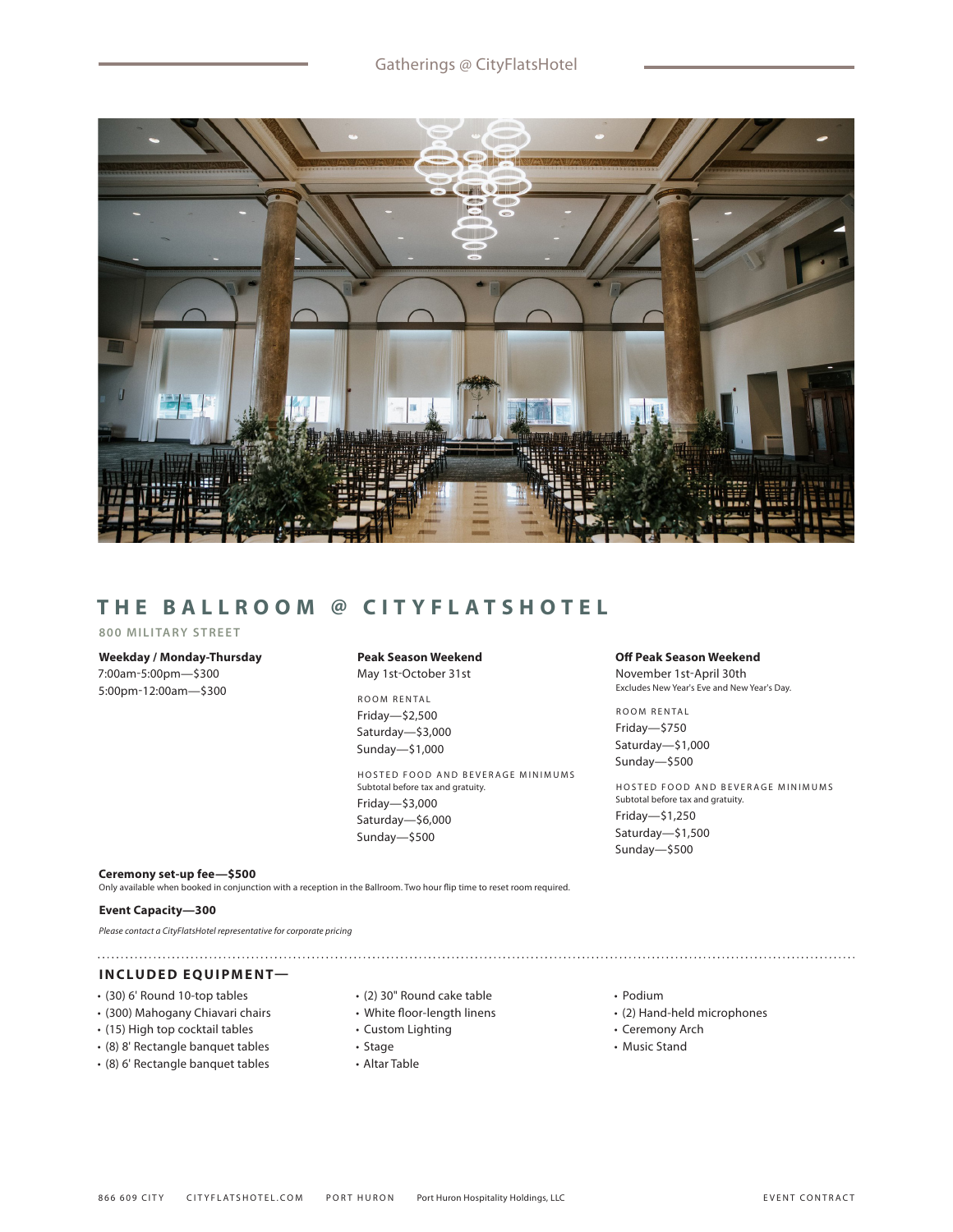#### **FACILITY FEES**

**FEES FOR SPACE USAGE ARE BASED ON THESE CHARACTERISTICS—**

- The amount of rooms or space required for an event and the length of time needed.
- The organization's for-profit, non-profit, or CityFlatsHotel Internal Status.
- Fees are subject to change without notice unless confirmed with a signed contract.
- Holiday pricing available upon request.

#### **WEDDINGS AND SPECIAL EVENTS PAYMENT SCHEDULE**

| PAYMENT | AMOUNT                                                                                                                   | <b>PAYMENT DUE</b>             |
|---------|--------------------------------------------------------------------------------------------------------------------------|--------------------------------|
|         |                                                                                                                          |                                |
|         | Second Deposit. Remaining 50% Room Rental 90 days post signed contract                                                   |                                |
|         |                                                                                                                          |                                |
|         |                                                                                                                          |                                |
|         | Pre-Event Payment. 100% of Total Food and Beverage Estimate and \$2,000<br>minimum deposit on all consumption based bars | 3 business days prior to event |
|         |                                                                                                                          |                                |

*A CityFlatsHotel representative must approve, in writing, any adjustments to the above schedule. CityFlatsHotel will assess a monthly interest charge of 1.5% (18% annually) to all unpaid balances after 7 days of the original invoice date.*

*Note—CityFlatsHotel reserves the right to cancel any event if the preevent payment is not received.*

#### **MEETING + CONFERENCE PAYMENT SCHEDULE**

| PAYMENT | AMOUNT                                                                                      | PAYMENT DUE |
|---------|---------------------------------------------------------------------------------------------|-------------|
|         | Initial Deposit 100% of Room Rental Fee Within 10 days of signed contract                   |             |
|         | Pre-Event Payment. 100% of Total Food and Beverage Estimate. 3 business days prior to event |             |
|         |                                                                                             |             |

*A CityFlatsHotel representative must approve, in writing, any adjustments to the above schedule. CityFlatsHotel will assess a monthly interest charge of 1.5% (18% annually) to all unpaid balances after 7 days of the original invoice date.*

### **CANCELLATION**

## **PAYMENT REFUND / PAYMENT DUE** Initial Deposit . . . . . . . . . . . . . . . . . . . . . . . . . . . . . . . . . . . . . . . . . . . . . Nonrefundable Second Deposit . . . . . . . . . . . . . . . . . . . . . . . . . . . . . . . . . . . . . . . . . . . . Nonrefundable Pre-Event Payment / Food and Beverage 0-14 days prior to event . . . . . . . . . . . . Pre-Event Payment / Food and Beverage 15-30 days prior to event. . . . . . . . . . . . and/or applicable food and beverage minimum due Pre-Event Payment / Food and Beverage 31-180 days prior to event . . . . . . . . . . . Pre-Event Payment / Food and Beverage 181 or more days prior to event . . . . . . . Security Deposit . .\$500 Security Deposit is refundable Ceremony Fee . . . . . . . . . . . . . . . . . . . . . . . . . . . . . . . . . . . . . . . . . . . . . Nonrefundable

*A CityFlatsHotel representative must approve, in writing, any adjustments to the following schedule. CityFlatsHotel shall not be liable for failure to provide facilities or services under this contract in the event such failure is a result of Acts of God, inclement weather, riots, strikes, labor difficulties, epidemics, any act or order of any public authority, or any other cause.*

| Nonrefundable                                            |
|----------------------------------------------------------|
| Nonrefundable                                            |
| 100% of food and beverage based on final quest count due |
| 50% of food and beverage based on estimated quest count  |
| and/or applicable food and beverage minimum due          |
| 25% of food and beverage minimum due                     |
| Not subject to food and beverage payments                |
| \$500 Security Deposit is refundable                     |
| Nonrefundable                                            |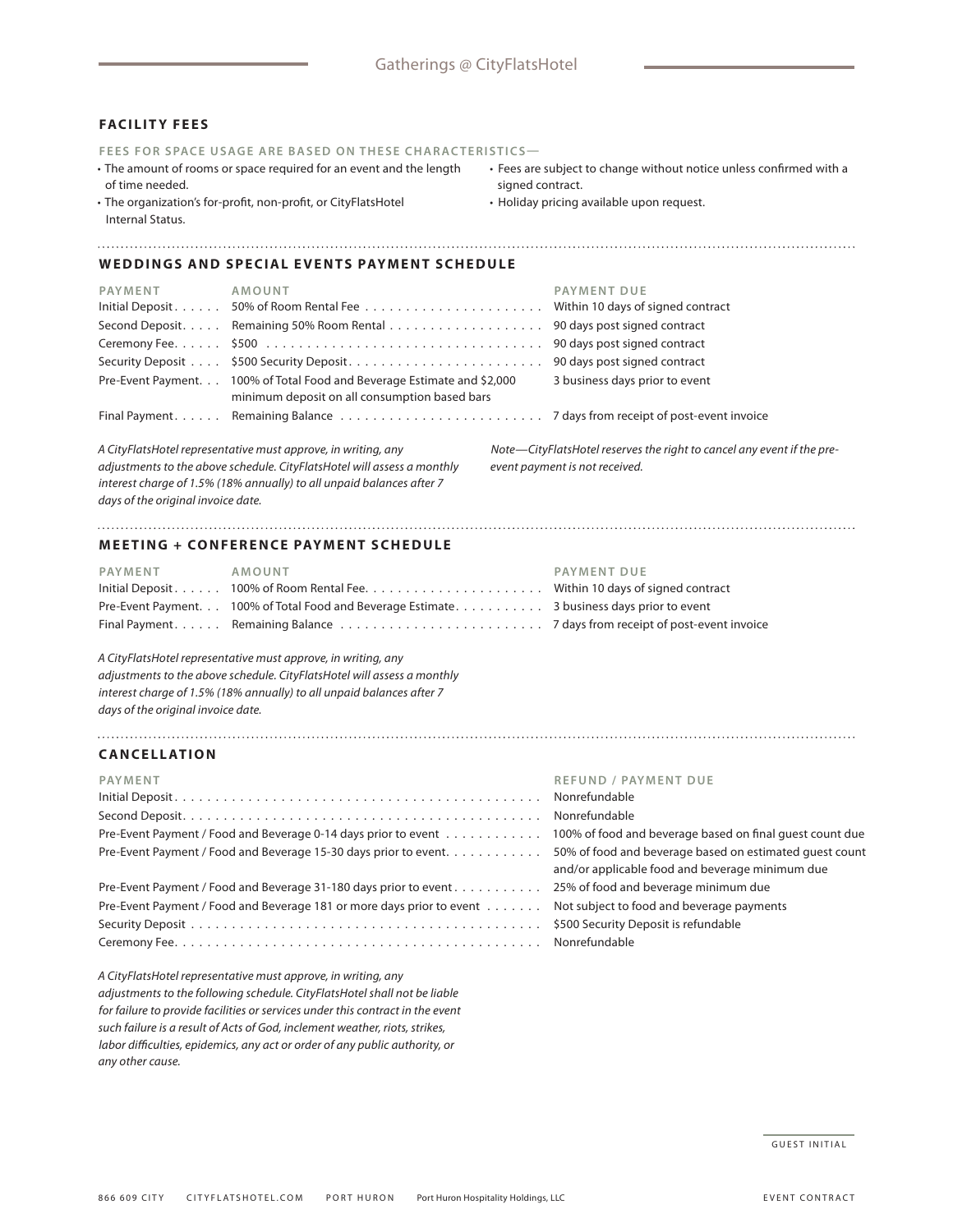#### **DEPOSIT AND EVENT RESERVATION CONTRACT**

The initial deposit, along with a signed copy of this contract, is due in order to secure your reservation. We will hold a tentative booking for up to 10 days from the date of this reservation contract without a deposit. The date will be released if we do not receive the deposit within 10 days, unless other arrangements are made with a CityFlatsHotel representative.

Deposits and payments may be made in the form of a MasterCard, Visa, American Express, Discover Card, cash, or by check made payable to: **CityFlatsHotel – Port Huron**. No payments by cash or check will be accepted without a valid credit card number retained on file with CityFlatsHotel. Expiration date of credit card must be valid through event date. Per the credit card authorization form, if a different method of payment is not received, the credit card on file will be used for any remaning balances.

#### **INCLUDED PLACE SETTINGS**

#### **FOR EACH GUEST—**

- Stainless steel charger
- White linen napkin
- Bread and butter plate
- Flatware
- Water goblet
- Other additional glassware (wine glasses, champagne glasses, cocktail glasses, martini glasses, beer glasses) that may be needed for the event.

#### **FACILITY GUIDELINES**

- All events at CityFlatsHotel must be staffed by CityFlatsHotel personnel.
- CityFlatsHotel is a non-smoking facility. Smoking and vaping are prohibited.
- Events may be booked until 12:00am (with the exception of New Year's Eve) at which time we ask that guests begin to depart and all entertainment come to a close. Food and beverage service is available until 11:30pm.
- CityFlatsHotel reserves the right to limit sound levels for the consideration of our other guests and neighbors.
- CityFlatsHotel must review all directional signage, decorations, posters, and flyers before they are posted or distributed.

#### **PRE-EVENT AND POST-EVENT ACCESS**

Our staff would be pleased to arrange, in advance, special times when events may be set-up or taken down. Arrangements must be made at least 3-5 weeks in advance to allow for coordination with other contracted groups. 3 hours of set up time prior to the event start time will be allotted. CityFlatsHotel reserves the right to grant or deny any special access requests and to apply ½ day rates for load-in, set-up, tear-down, and removal when applicable, including *property equipment will be done by the Gatherings staff.*

*Note—CityFlatsHotel does not provide any other décor for the tables unless otherwise arranged. All set up and tear down of CityFlatsHotel* 

- All equipment, signage, and/or decorations brought in by the user must be removed within one hour of the event's conclusion or 1:00am whichever comes sooner, unless specified in writing by a CityFlatsHotel representative. CityFlatsHotel assumes no liability for such equipment.
- A cleaning fee plus replacement costs will be added to the final bill if more than the standard cleanup is required at the conclusion of the event (i.e. trash, confetti, rice, etc).
- Organization/individuals using CityFlatsHotel are responsible for any damages to the hotel property caused by the patron, their guests, or the agents of the patron (i.e. bands, display companies, etc). These damages are at the discretion of the CityFlatsHotel management staff.

contracted vendors (e.g. florists, DJs, etc.). Half day rates may also be applied if guests and vendors have not departed the venue within 1 hour of contracted event end time.

All personal belongings must be removed at the conclusion of the event. Any abandoned items will be discarded unless prior arrangements have been made with a CityFlatsHotel representative.

**OUTSIDE VENDING**

**COORDINATION WILL NEED TO BE MADE FOR THE FOLLOWING—**

- Wedding Cake
- DJ or Band
- Florist/Centerpieces
- Photographer
- Photo booth
- Rental items
- Escort cards; required for all
- plated meals
- Transportation
- Ceremony/Day of coordination
- Hotel Room-Block; Ask a CityFlatsHotel representative for more information.

*Note—CityFlatsHotel reserves the right to refuse any outside vendor.*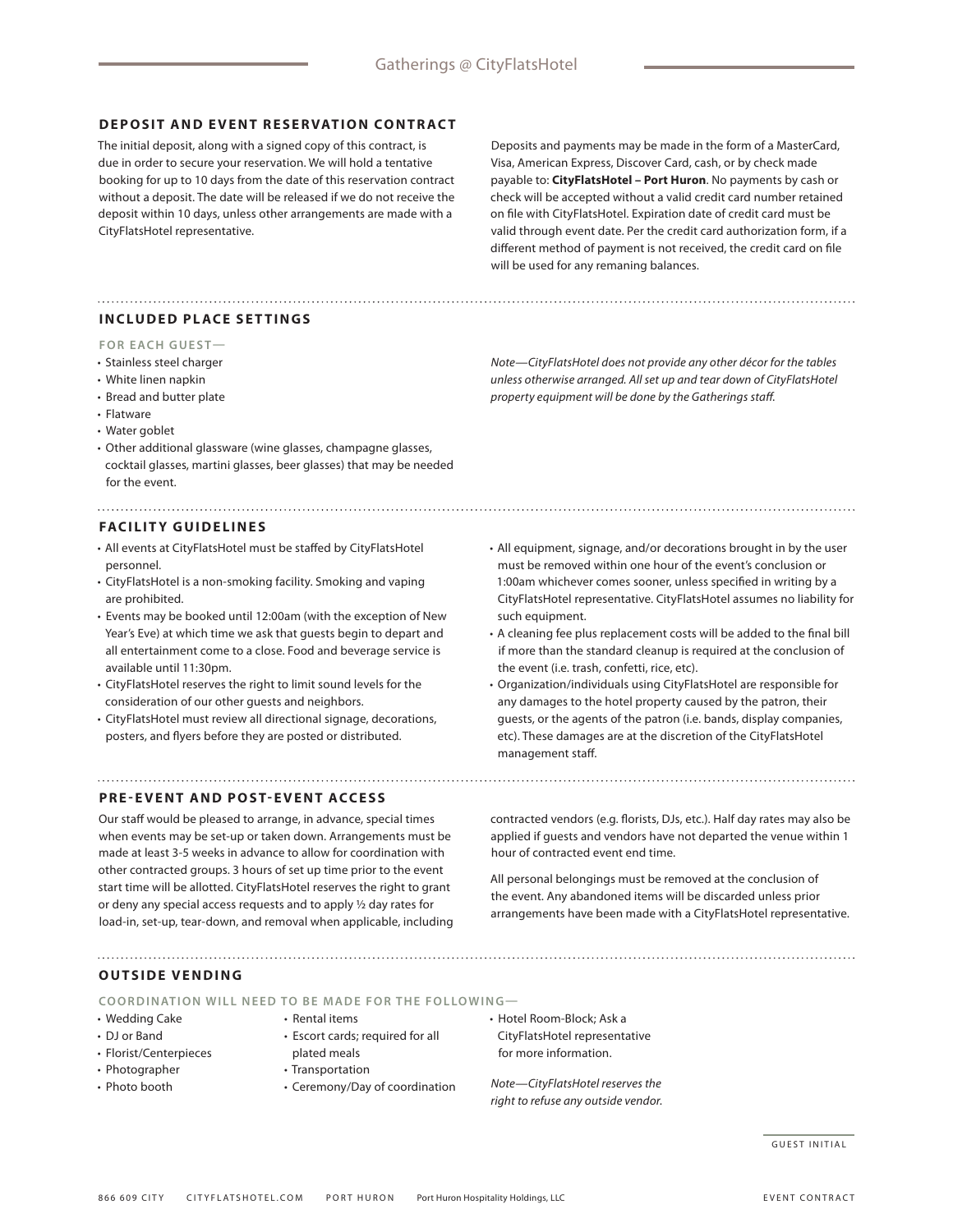#### **BRIDAL SUITE**

The Bridal Suite is included in the room rental of the Ballroom during the contracted time of your event. If a ceremony is booked in conjunction with a reception, the Bridal Suite can be available for use starting at 9:00am. The use of the Bridal Suite must be scheduled with a CityFlatsHotel representative in advance. Use of this room outside of these conditions is available to rent for \$100/hour.

#### **WEDDING TASTINGS**

CityFlatsHotel offers a complimentary group tasting for future wedding couples who have booked a reception with us. The tasting is typically held 4-6 months before the wedding date, to leave plenty of time for invitations to be sent to guests. The tasting is held with setup similar to a reception, and each wedding couple will have a private table for them and up to 4 additional family members/ friends. At the tasting expect to sample a variety of our most popular food options buffet style. Our event coordinators will visit

#### **WEDDING REHEARSALS**

A 1 hour wedding rehearsal is included with the booking of a ceremony. Scheduled date and time is tentative and based on our event schedule. Rehearsals scheduled during holiday hours may incur additional fees. The date and time of the rehearsal is guaranteed 30 days prior to the wedding date.

#### **FOOD AND BEVERAGE**

All food and beverage items must be provided by a CityFlatsHotel and must be consumed on the CityFlatsHotel premises. No food or beverage items may leave or be brought into the CityFlatsHotel Event Spaces, with the exception of wedding cakes prepared by a licensed food service provider.

Food service is required with all bar packages. CityFlatsHotel does not allow the practice of under ordering for events that are hosting only hors d'oeuvres. A CityFlatsHotel representative will give recommendations to determine the appropriate amounts to order for your size group and timing of the event.

**All food and beverage items will be subject to Michigan sales tax and 20% service charge.**

**The final menu and final guest count is due 14 days prior to the event. Invoices will be based on final count given. Any changes made within 5 buiness days of your event may be subject to additional fees.** 

*Note—Due to market conditions, menus prices may change without notice.*

All food and beverage items must be provided by CityFlatsHotel. No outside food or beverage may be brought into the Bridal Suite or the Ballroom. A Day of Menu is available with options for breakfast and lunch. These items must be pre-ordered with a CityFlatsHotel representative 2 weeks in advance.

with each table to discuss the menu, answer questions, and provide a takeaway piece to make notes.

If you are unable to attend the complimentary tasting, a private tasting can be provided for purchase. The cost is equal to the plates you would like to try, with a limit of 3 meal choices. Scheduling of a private tasting will be based around booked events. Please contact a CityFlatsHotel representative for more information.

*Note—Coordination of rehearsal and ceremony is not directed by the*  CityFlatsHotel representative*.*

All perishable foods on a breakfast, lunch, or dinner buffet will be removed after a maximum of 2 hours. Hors D'oeuvres stations, continental breakfasts, and meeting break stations will be removed after a maximum of 3 hours.

All Federal, State, and local laws regarding the purchase and consumption of food and beverage items are adhered to strictly. CityFlatsHotel cannot serve alcohol to anyone under the age of 21. If there is a question of age, a picture ID will be required—NO EXCEPTIONS. We ask for your cooperation in helping to control underage drinking. Shots are strictly prohibited in Gatherings @ CityFlatsHotel spaces. Any outside alcohol brought in Gatherings @ CityFlatsHotel spaces (including the Bridal Suite) will be confiscated and disposed of without warning. CityFlatsHotel also reserves the right to refuse alcohol service to any individual who is deemed intoxicated or under the influence of other controlled substances. Failure to comply will result in removal from CityFlatsHotel property.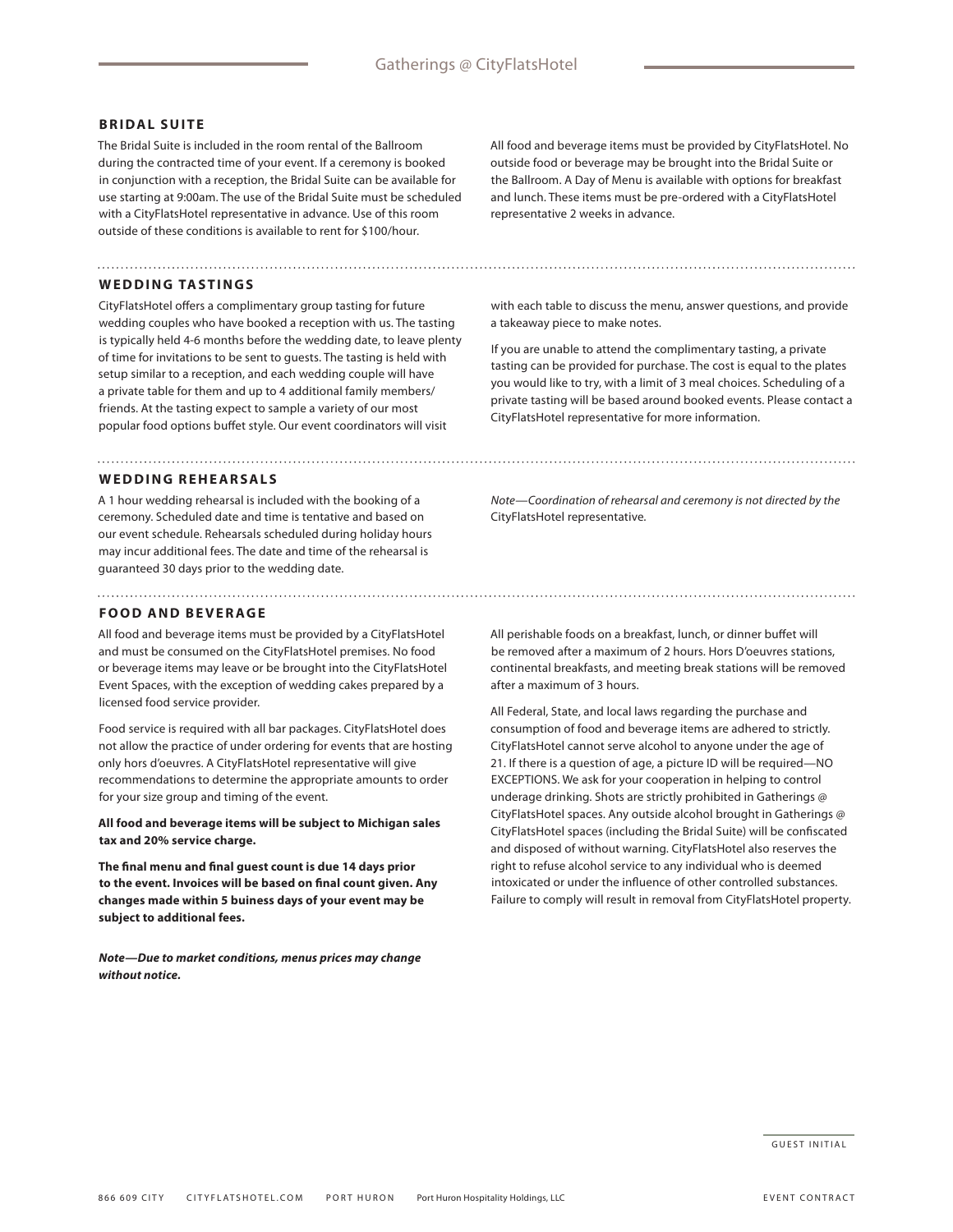#### **DECORATION GUIDELINES**

- No use of rice, confetti, glitter, feathers, or similar material may be used as table decoration or thrown during special events.
- Use of nails, pins, tacks, staples, glue, or tape on walls, floors, doors, ceilings, or windows is prohibited.
- Helium balloons are prohibited in the Ballroom. The charges incurred for the removal of any balloons that float to the ceiling will be the responsibility of the person who signed the contract.

#### **AUDIO AND VISUAL NEEDS**

CityFlatsHotel carries a vast array of audiovisual equipment in each of our event spaces. Professional A/V support, and special equipment can be contracted in-house, for a single-day or multiday event. A/V requests must be made with a CityFlatsHotel representative 30 days prior to the event. CityFlatsHotel requires the use of available in-house media equipment with applicable fees.

### **ADDITIONAL ITEMS MAY BE RENTED FOR USE—**

#### **the Ballroom**

- (1) 8' x 12' stage—Complimentary
- (1) Podium—Complimentary
- (2) Projectors—\$150ea/day
- (1) Add on (10'x6') Screen—\$50/day
- (1) (10'x6') Screen Only—\$100/day

#### **SHIPPING AND RECEIVING**

Items for any event must be approved by a CityFlatsHotel representative 7 days prior to shipping to CityFlatsHotel. Please contact the CityFlatsHotel office to let us know of a shipment, so we may be prepared to receive and store the material properly. Due to storage limitations, CityFlatsHotel should receive items no more than 24 hours in advance of the event. Additional fees may apply to storage that requires special areas, large amounts of space or special in-house handling by CityFlatsHotel personnel.

#### **SERVICE GUARANTEE**

Arrangements for CityFlatsHotel events, especially larger, multi-day events, should be finalized 4-6 weeks prior to the scheduled date. The final guaranteed attendance is required 14 days prior to your event. Any changes made within 5 business days of your event may be subject to additional fees. If a guarantee is not received as required, we will consider the most recent communication regarding

#### **ATTENDANT FEES**

Attendant Fees are a standard flat rate of \$75 for the entire duration of your event. Certain food stations may require Chef Attendant. Bar Attendant fee is \$75 total, providing 2-4 bartenders (to be determined by CityFlatsHotel based on event guest count). Coat

- State fire regulations require that all candles must be enclosed in a hurricane lamp or glass shield. No open flames are allowed.
- Decor or related items on or in front of the railing and radiators in the Ballroom is prohibited.
- Floating candles used as decoration down the aisle during wedding ceremonies is prohibited.
- Aisle runners must be non-slip; use of tape is prohibited.
- 

*Note—All presentations, PowerPoints, etc. must be tested prior to the event date. Please schedule a time with our event coordinators within 2 weeks of your event.*

- (3) Insta Cameras with Props—Complimentary
- Full Size Insta Film—\$1ea
- (2) Handheld wireless microphones—Complimentary
- In-house sound for background music—Complimentary
- Wi-fi—Complimentary

Port Huron, MI 48060

**Packages must be labeled as follows—** CityFlatsHotel Gatherings Department ATTN: *Contact Name, Event Name, Date(s) of Function* 800 Military Street

the number of people booked as the final guarantee and prepare final invoicing on that basis.

Our culinary staff uses only the freshest ingredients in preparing your meals. CityFlatsHotel cannot be held responsible for food quality due to delays of 30 minutes or more than the scheduled start time.

Check Attendant is available upon request for \$75. Full security team is \$500 and required for all college and high school formals.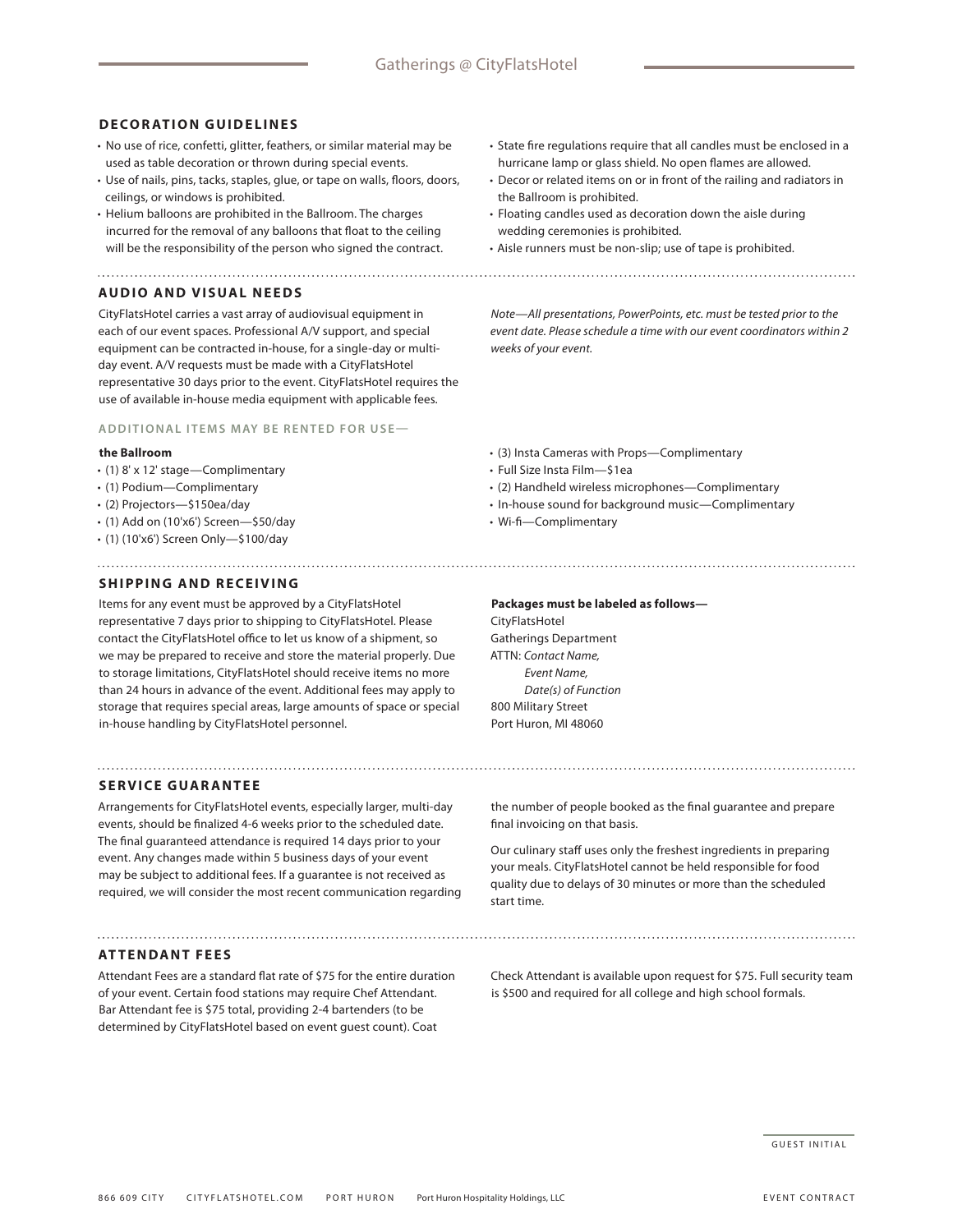#### **SECURITY**

CityFlatsHotel cannot be held responsible for loss, theft or damage to property belonging to event participants, including items shipped prior to the date of the event. If any items need to be secured in meeting rooms, arrangements must be made with the CityFlatsHotel representative prior to the event.

CityFlatsHotel reserves the right to inspect and control all events held on the premises. Liability for damages to the premises and

#### **FEDERAL AND LOCAL GUIDELINES**

• CityFlatsHotel facilities may not be used by an individual, group or organization that advocates or subscribes to any theory or doctrine subversive to the Constitution or laws of the United States or the State of Michigan. This restriction does not prohibit the discussion of controversial subjects in a public forum.

- Inaccurate or untruthful statements made in applications, or violations of the CityFlatsHotel policies and procedures, including non-payment, may place the responsible persons or organizations on an ineligible list for future use of facilities.
- All users of CityFlatsHotel facilities are subject to the policies and procedures of CityFlatsHotel. In addition, all federal, state, county, and local municipality laws and ordinances are applicable to

conduct of the guests in attendance will be the responsibility of the organization/individual.

*Note—Please familiarize yourself with emergency exit locations in each room in case of an emergency.*

the CityFlatsHotel and the user, including Fire Codes and room capacities.

- All events requiring display spaces, booths, or other additional set-up must adhere to all local, state, and federal fire and building codes. Doors, hallways, staircases, elevators, fire exits, or emergency equipment must not be blocked or interfered with. Fire doors must not be propped open at any time.
- In the event an organization/individual breeches any terms of this contract, CityFlatsHotel may immediately terminate this contract and organization/individual's right to use CityFlatsHotel facilities without liability and penalty to CityFlatsHotel.

# **THANK YOU!**

Thank you for choosing CityFlatsHotel - Port Huron. We hope that the preceding information will be helpful in planning your event. Should you have any questions or concerns about the material, please contact a CityFlatsHotel representative at **810 432 0010**. Appointments are also welcome to tour the CityFlatsHotel facility and meet with event coordinators. If the arrangements, as outlined in the above Event Contract, are consistent with your expectations, please sign, retain a copy for your records, and return a copy to a CityFlatsHotel representative via, email, or regular mail at: **CityFlatsHotel Gatherings Department**

**800 Military Street Port Huron, MI 48060**